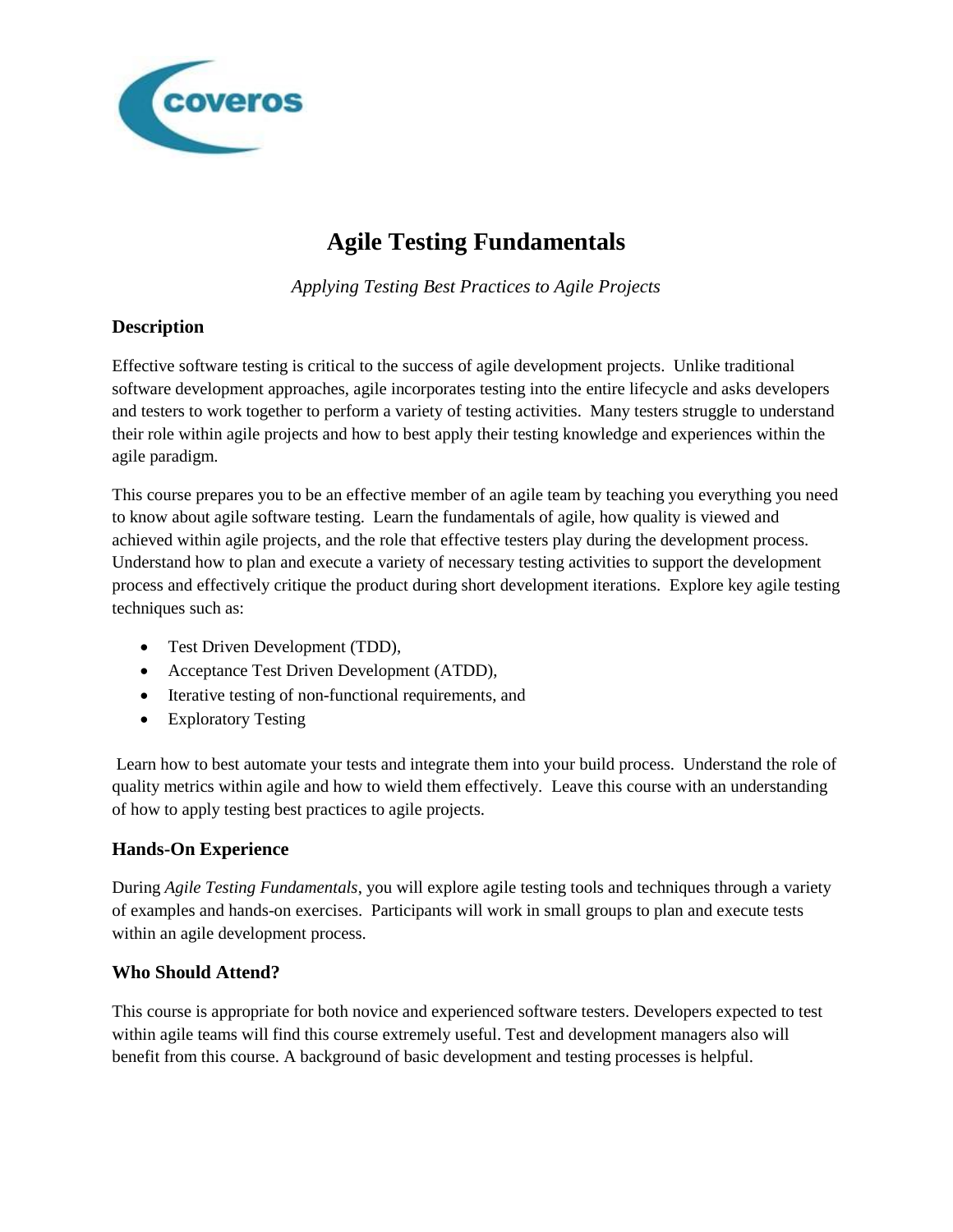

#### **3-Day Course Outline**

Fundamentals of Agile

- Understanding Agile
- The Agile Manifesto
- **•** Benefits of Agile
- Challenges when Adopting Agile
- Myths About Agile
- Agile Development Process
- The Role of Testers in Agile

#### Agile Project Planning & Requirements

- SCRUM
- Overall Project Planning Process
- Backlogs
- User Stories
- Release Planning
- Test Strategy and Planning
	- o Agile Test Planning Exercise

#### Agile Testing Techniques

- Extreme Programming (XP) Paradigm
- Agile Testing Quadrants
- Test-Driven Development (TDD) and Unit Testing
	- o TDD Exercise
- Acceptance Test-Driven Development (ATDD)
	- o ATDD Exercise
- Testing Business Process and Scenarios
- **•** Exploratory Testing
	- o Exploratory Testing Exercise
- Testing Non-functional Requirements
	- o Security Testing Exercise

#### Test Automation

Continuous Integration & Deployment